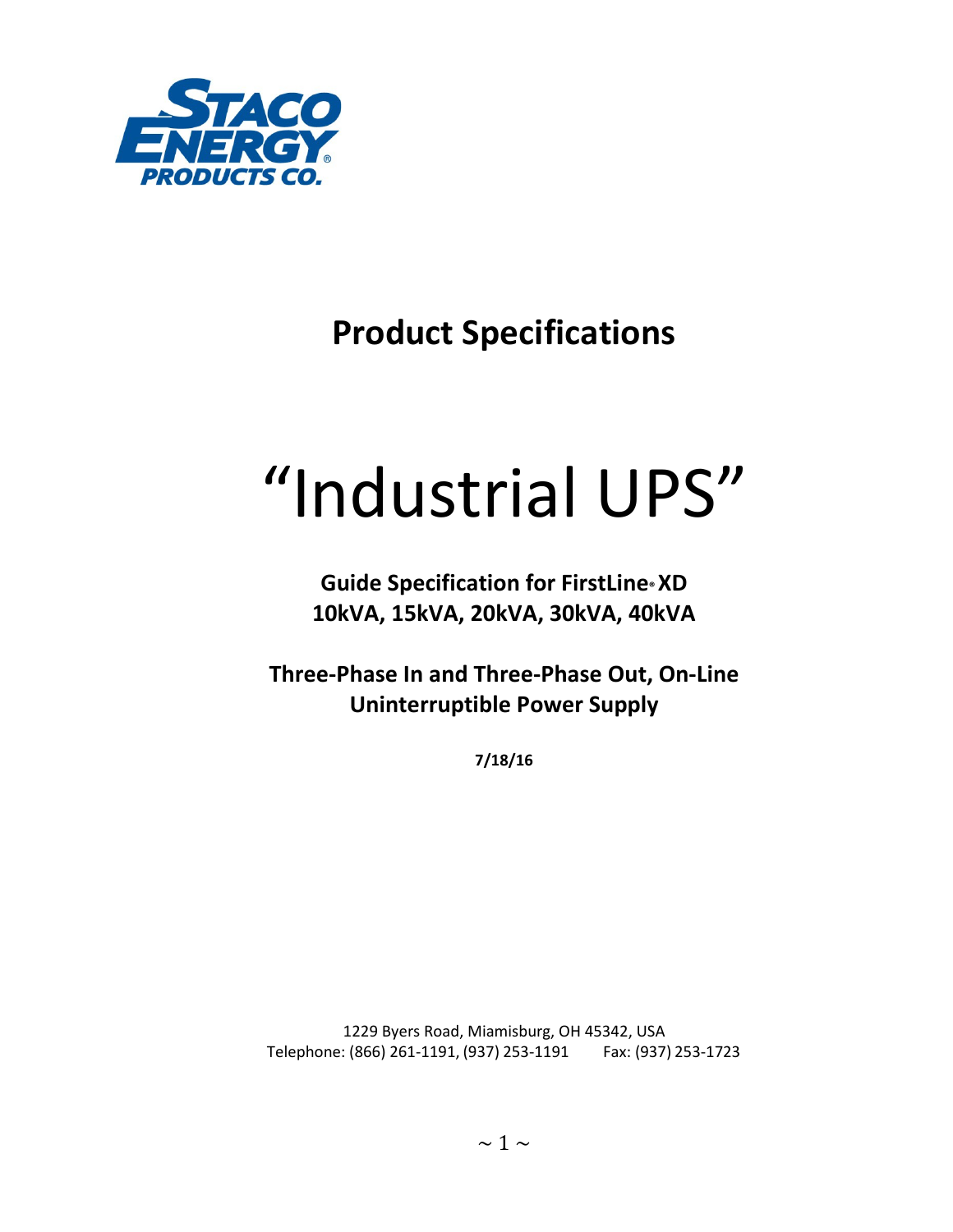#### **SECTION 1.0 SCOPE**

#### **1.1 Summary**

- A. This Specification defines the electrical and mechanical characteristics and requirements for the FirstLine XD Series UPS as manufactured by Staco Energy Products Co. located in Dayton, OH.
- B. The UPS shall be a continuous duty; three-phase, uninterruptible power system, hereafter referred to as the UPS designed to operate with the building supply to provide conditioned power as well as power back up for the critical loads.
- C. The UPS shall use Adaptive Feed Cancellation (AFC) Technology that provides advanced control with AFC forward cancellation circuit for low harmonic distortion.

#### **1.2 Qualifications**

The manufacturer shall have a minimum of 20 years of experience in the design, manufacture, and testing of solid-state transistorized UPS systems of similar capacity.

#### **1.3 Standards**

- A. The UPS shall be designed in accordance with the applicable sections of the current revision of the following documents. Where conflict arises between these documents and statements made herein, the statements in this specification shall prevail.
	- 1. UL Standard 1778
	- 2. CSA 22.2, No. 107.3
	- 3. NEMA PE-1
	- 4. FCC PT 15, Subpart J, Class B
	- 5. National Electric Code
	- 6. OSHA
	- 7. ANSI C62.41
	- 8. ISO 9001

#### **1.4 System Description**

- A. The UPS shall be a true double conversion, "On-Line" system consisting of the following major components:
	- 1. Rectifier complete with power factor correction
	- 2. Battery charger
	- 3. PWM Inverter utilizing IGBT's (Insulated Gate BipolarTransistor)
	- 4. Continuous duty rated Static Switch
	- 5. Input Isolation switch (SWIN)
	- 6. Output Isolation switch (SWOUT)
	- 7. Maintenance Isolation switch (SWMB)
	- 8. Bypass Isolation switch (SWBY)
	- 9. DSP Control and Monitoring Panel with Graphic display

#### **1.5 Warranty**

#### **A. UPS Warranty**

The UPS warranty shall be in effect for 24 months after initial start-up but no more than 30 months after shipment, whichever occurs first. The warranty shall cover all parts and labor for units commissioned by manufacturer's approved service representative. Warranty coverage is provided Monday-Friday, from 8 AM – 5 PM during standard working days.

#### **B. Battery Limited Warranty**

Three (3) Year full limited warranty passed through from the battery manufacturer on VRLA batteries, controlled environment required @ 77°F (25°C). Other batteries may have different warranties.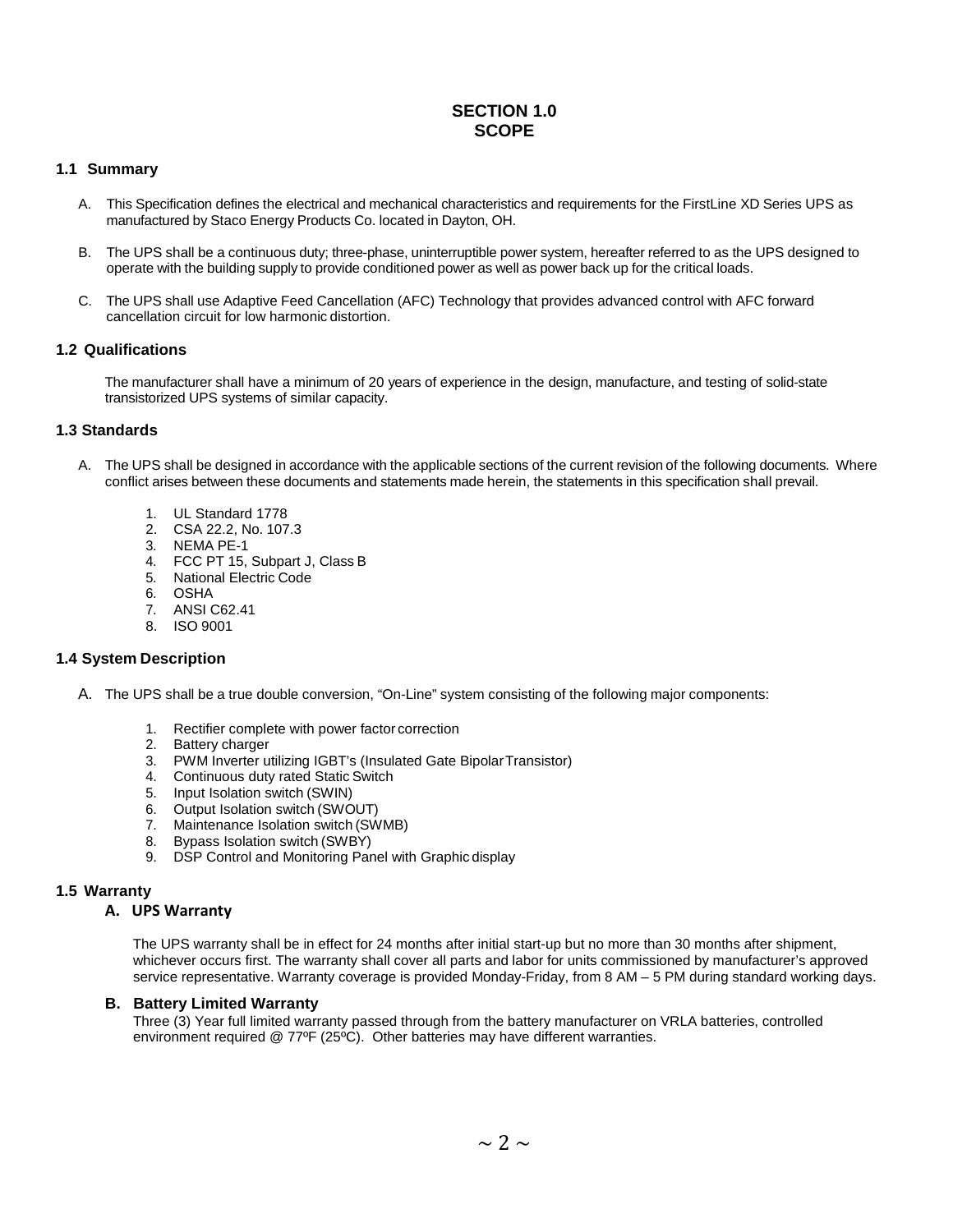#### **SECTION 2.0 PRODUCT**

#### **2.1 Modes of Operation**

- **A.** The UPS shall always start on Bypass and transfers to inverter after the rectifier and inverter have started. This means that the bypass source must be qualified (voltage, frequency, phase sequence) in order to start the UPS. The rectifier input must be qualified (voltage, frequency, phase sequence) in order to start the rectifier.
- **B.** The UPS shall be designed to operate as an on-line, reverse transfer system in the following modes:

#### **1. On-Line (Normal)**

The load shall always be powered by the inverter, with stabilized voltage and frequency, using the energy from the mains power supply (INPUT). If there is a fault in the INPUT, the UPS shall switch to the batteries in zero time and the batteries shall supply energy to the inverter to keep the load powered (for the backup time of the batteries). When the INPUT is restored the batteries shall be automatically recharged by the rectifier.

#### **2. Emergency**

Upon failure or degradation of the incoming AC power, either utility or generator, the critical AC load supplied by the inverter will draw its power from the batteries. There shall be no interruption of power switching from utility AC power to batteries or switching from batteries back to utility AC power upon its restoration.

#### **3. Recharge**

Upon restoration of utility AC power the UPS will restart, the rectifier and charger shall assume the inverter and battery recharge loads. If the bypass source is within acceptable limits, the UPS will retransfer the critical load back to the inverter.

#### **4. Bypass**

When the inverter overload capacity is exceeded, the static transfer switch shall perform a transfer of the load from the inverter to the bypass source with no interruption in power to the critical load.

#### **5. Power Conditioning Mode**

The UPS shall be capable of operation as a Precision Power Conditioner (PPC), (without batteries), and field upgraded to a complete UPS with the addition of batteries without major internal wiring.

- **C. Paralleling**  The UPS shall have expansion capabilities for up to 4 modules paralleled for capacity or redundancy. The UPS units shall be connected in parallel and shall share the connected load. Paralleling circuit and /or paralleling card shall be standard.
- **D. Hot Standby Economy Mode**  The UPS may be configured for higher efficiency using the inverter hot standby economy mode. In this mode during normal operation, the load is supplied utilizing the static bypass feed. In the event of a power event, the load is switched to the inverter in hot standby mode and protected from the event.

#### **2.2 Components**

#### **A. Rectifier**

The IGBT rectifier shall be capable of receiving utility input and rectifying it to produce Direct Current (DC) power at levels sufficient enough to supply the load via the inverter and charge the batteries.

#### **1. Input Protection**

The rectifier shall include protection against primary power surges, (except for lightning transients) and under or over voltage conditions. This protection is provided via fuses, MOVs, and Microprocessor Control of the rectifier.

#### **2. Filtering**

Sufficient filtering of the rectifier/charger output shall be provided to prevent damage to the battery. Ripple voltage shall not exceed 2% RMS.

#### **3. In-Rush Limiting**

When the primary power is applied to the rectifier, there shall be no in-rush current.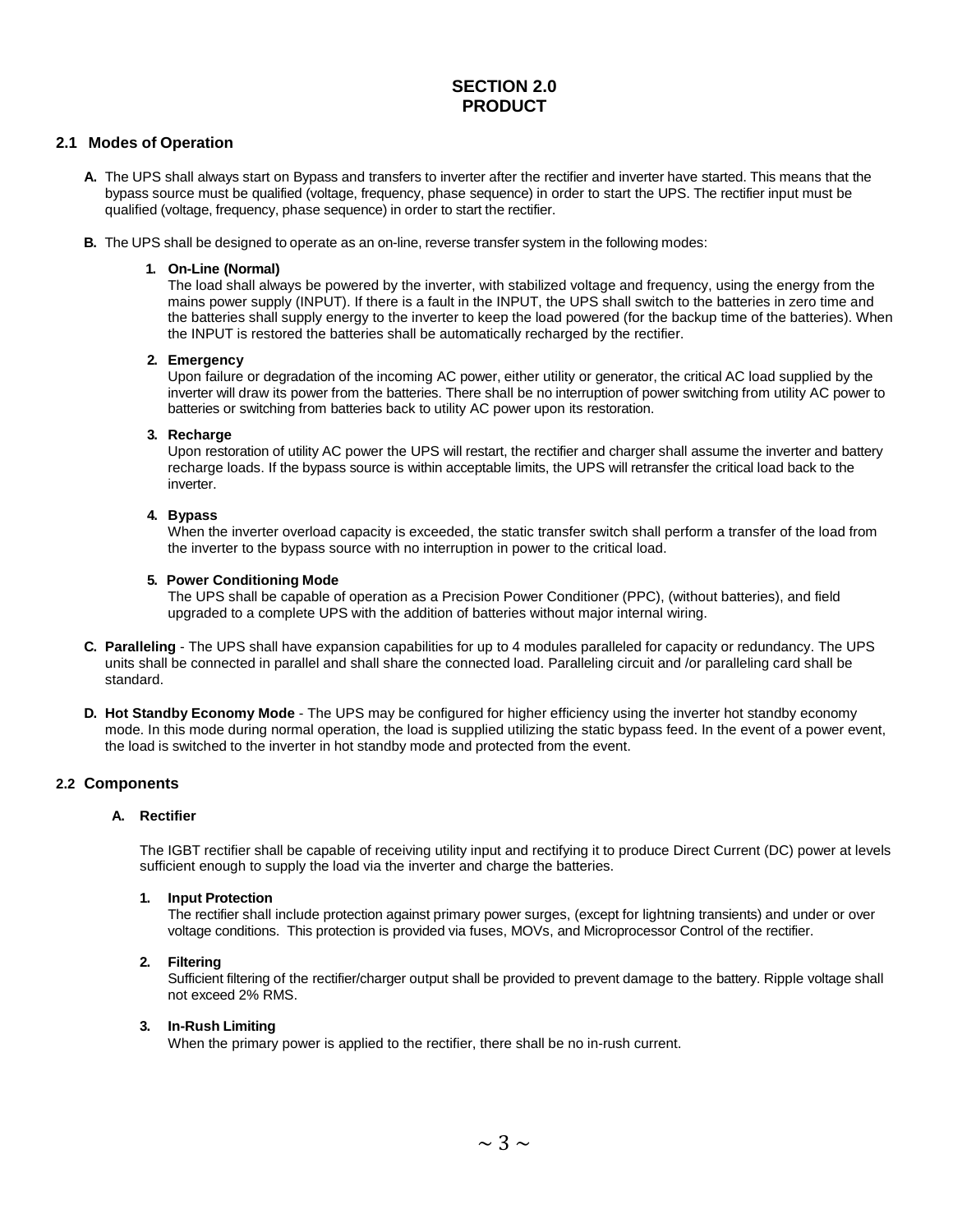#### **4. Walk-In**

When the utility power is applied to the rectifier, the current shall gradually increase. Walk-in from 25% max to 100% full load rating in 0-99 seconds, adjustable. Delayed start can be adjusted from 0 to 3600 seconds.

#### **5. Automatic Restart**

Upon restoration of utility AC power after a power outage, the rectifier shall automatically restart and resume the inverter and battery recharge loads, functional only on units with batteries.

#### **6. Charger**

An integral charging circuit shall be capable of recharging the batteries during normal operation to ensure maximum life from the battery system.

#### **7. Charger Capacity**

The charger shall have sufficient capacity to recharge a fully discharged battery to 90% capacity within ten times discharge time.

#### **8. Battery Test**

The UPS shall periodically check the battery system for an open cell. If the UPS detects an open cell, an alarm condition shall be displayed and an audible alarm shall sound.

#### **B. Inverter**

The inverter section of the power converter module shall utilize Insulated Gate Bipolar Transistors (IGBT's). This solidstate device that incorporates digital signal processing (DSP) pulse width modulation (PWM) technology capable of accepting the output of the rectifier or the battery system voltage and delivering AC power within specified limits to the critical load bus. The inverter shall be microprocessor controlled and include all necessary timing logic and control circuits.

#### **C. Inverter Start-Up**

The inverter shall automatically startup when a start command is generated and shall be stable and ready to deliver power to the load.

#### **1. Inverter Protection**

Inverter IGBT's shall be protected by current limiting circuits. The inverter shall be capable of running indefinitely with the batteries disconnected. For rapid removal of the inverter from the critical load, the inverter's control electronics shall instantaneously turn off the inverter when the inverter's capacity is exceeded. Simultaneously, the static transfer switch shall transfer the load to utility power without interruption to maintain continuous power to the critical load.

#### **2. Inverter Oscillator**

The inverter shall contain an oscillator capable of operating and maintaining the output frequency of the inverter within specified limits. The inverter oscillator shall be capable of frequency synchronization and phase locking to the bypass utility power source frequency. When operating as a slave to the utility power and a failure occurs in the slaving signal, the inverter oscillator shall automatically revert to a free running state and maintain the specified limits. The oscillator shall not drift more than 0.05% while operating at maximum rated operating temperature.

#### **3. Phase Balance**

Electronic controls shall be provided to regulate each phase so that an unbalanced load will not cause the output voltage to go outside of the specified voltage unbalance or phase displacement limits.

#### **D. Static Transfer Switch – 100% Rated, Continuous Duty**

An internally mounted static transfer switch and bypass circuit shall be provided as an integral part of the UPS. The static switch shall be naturally commutated high speed devices rated to conduct full load current continuously while on bypass power. The static switch shall be designed to avoid back-feed into the utility supply. Failure of one device shall not affect the operation of the UPS and the failure shall be shown on the LCD display.

#### **1. Bypass Transfer**

The static switch shall automatically and successfully transfer the critical load from the inverter to the bypass source under the following conditions:

- DC voltage out-of-limits
- Inverter failure
- Critical load current exceeds inverter overload rating
- Over-temperature develops within the inverter
- Manual command is given
- Hot Standby Economy mode event clears

Transfer shall be automatically inhibited whenever bypass source parameters are outside predetermined (adjustable) limits, or UPS output and bypass are not synchronized and phase locked.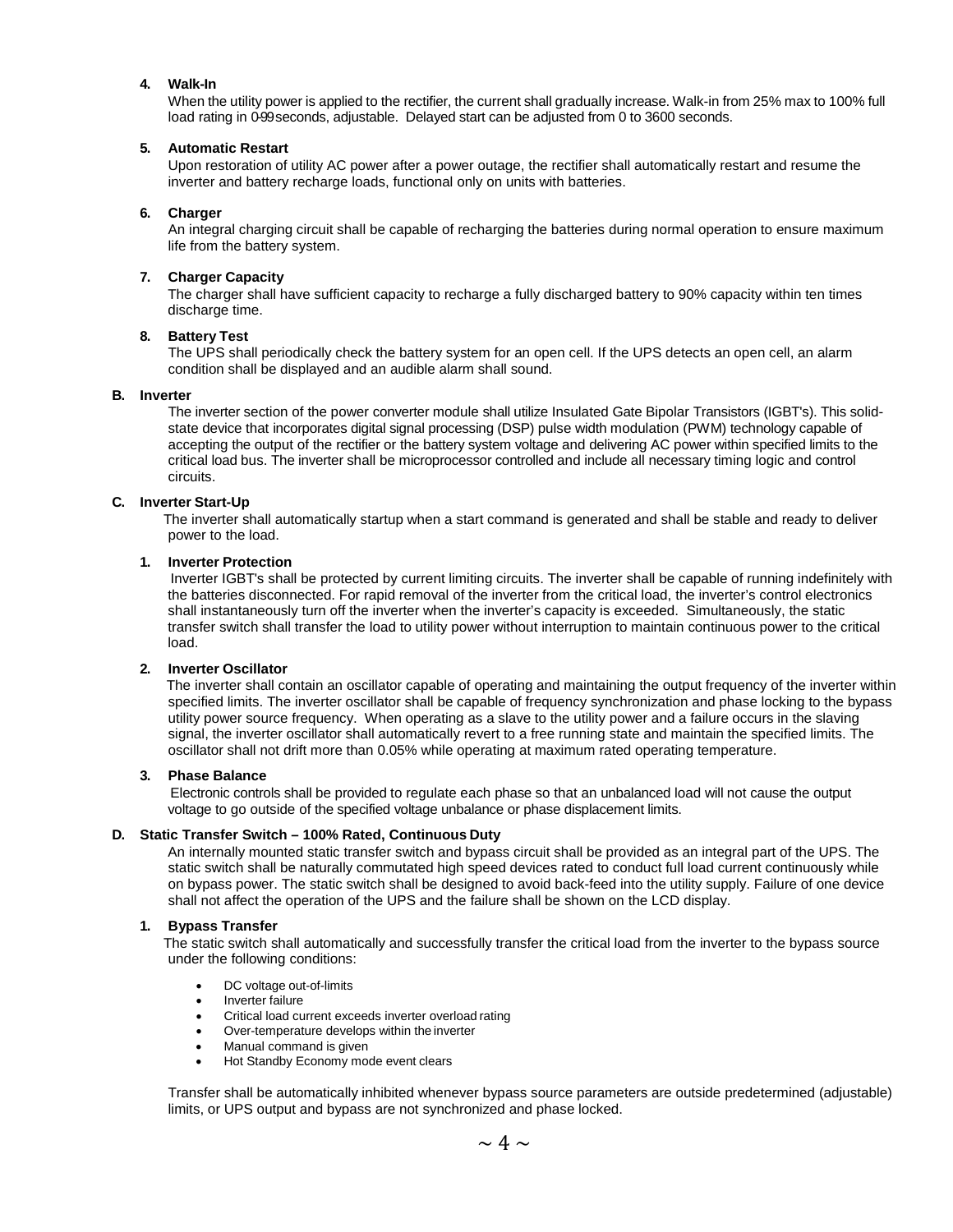#### **2. Retransfer**

The static switch shall automatically and successfully retransfer the critical load from the bypass source to the inverter under the following conditions:

- Inverter output voltage returns to within specified limits.
- Critical load current reduces to within inverterlimits.
- Hot Standby Economy mode event

#### **E. Battery**

#### **1. General**

The UPS module shall normally use a valve-regulated sealed lead acid (VRLA) heavy duty industrial battery, designed for auxiliary power service in an UPS application. The primary battery shall be furnished with impactresistant plastic cases and housed internal of the UPS and/or external cabinet(s) installed both adjacent to or as standalone versions. Optional flooded wet cell lead acid or Nickel Cadmium batteries may also be used.

#### **2. Protection against Deep Discharge andSelf-Discharge**

The UPS shall be equipped with a device designed to protect the battery against deep discharge, depending on discharge conditions, with isolation of the battery by a circuit breaker. In particular, a monitoring device shall adjust the battery shutdown voltage as a function of a discharge coefficient to avoid excessive discharge at less than the rated output.

#### **3. Battery Self-Tests**

The UPS shall periodically test the batteries. Should the UPS determine that the batteries would not sufficiently support the load an alarm shall be indicated.

#### **F. Manual Internal Maintenance Bypass**

Bypass switching shall allow the critical load to be fed from the bypass power source, while providing isolation of the static switch during maintenance.

#### **2.3 Electrical Specifications**

#### **A. Ratings**

- **1.** The UPS shall be available in power ratings of(kVA/kW): 10kVA/9kw 15kVA/13.5kw 20kVA/18kw 30kVA/27kw 40VA/36kw
- **2.** The minimum battery time with (1) Internal Battery String of 90 watt VRLA Batteries @ Full Load shallbe:

10kVA / 37 Minutes 15kVA / 21 Minutes 20kVA / 14 Minutes 30kVA / 9 Minutes 40kVA / 5Minutes

Only front access for battery service will beallowed.

#### **3. AC Input Characteristics**

The UPS shall be capable of providing any of the voltages below without the need for an external transformer cabinet and accept power from two (2) sources as standard (Dual Input).

#### a. **Nominal Voltage**:

208Y/120 VAC, 3 Phase, 4-wire + ground **or** 208 VAC, 3 Phase, 3-wire (Delta, internal transformer) **or** 220/127 VAC configurable from the Front Panel **or** 480Y/277 VAC, 3 Phase, 4-wire + ground **or** 480VAC, 3 Phase, 3-wire (Delta, internal transformer)

b. **Nominal Voltage Range:** +15/-20% (Battery discharge at -15% at fullload).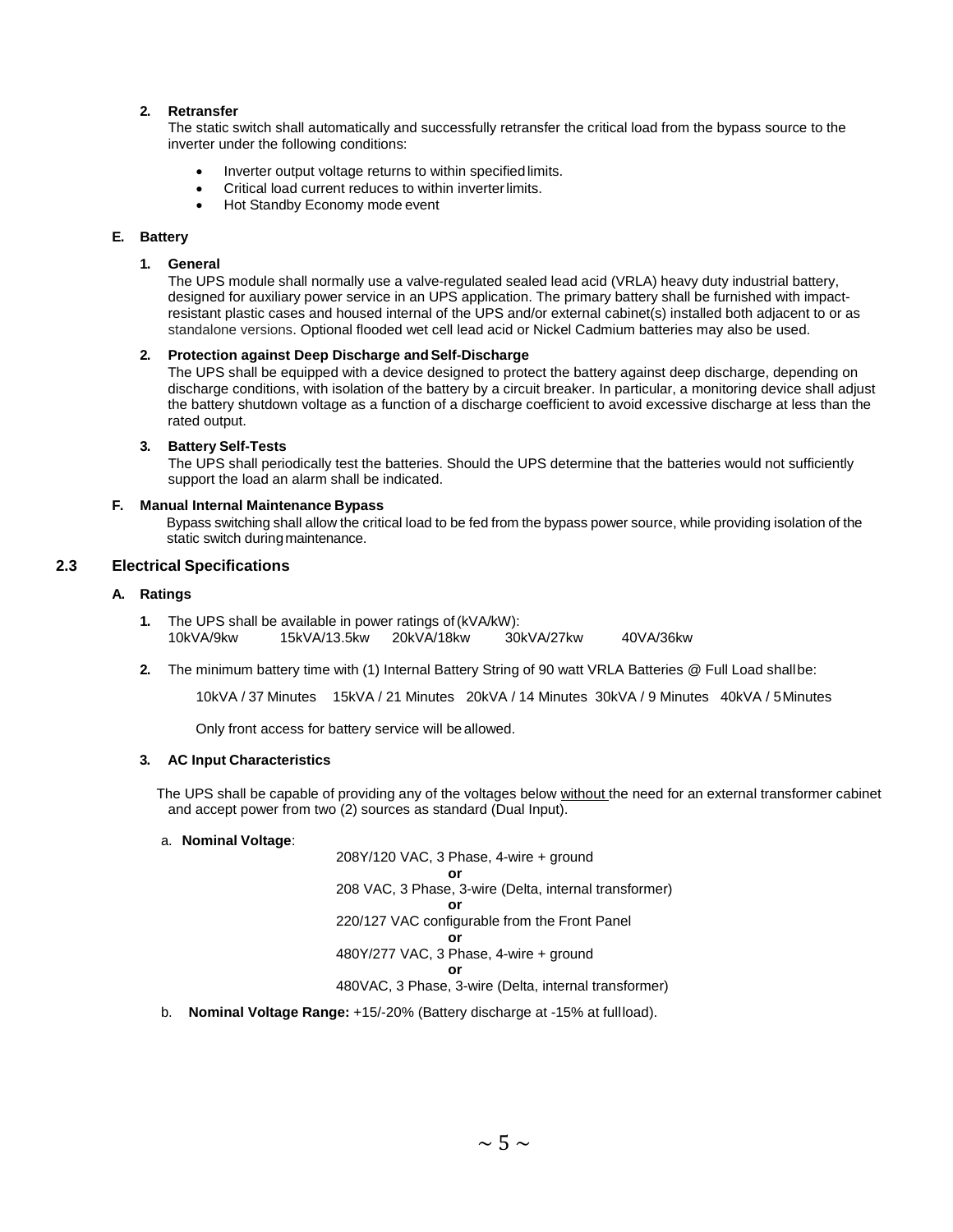- c. **Frequency:** 50/60Hz, +/- 5.0Hz
- d. **Power Factor:** > 0.99 at full load, 0.98 minimum at 50%load.
- e. **Current Harmonic Distortion (THDi):** < 1% at full load, <2% at 50% load and <5% at 10% load.
- f. **Inrush current:** Less than nominal input current for less than onecycle.
- g. **Input Surge Protection:** UPS shall be equipped to withstand surges per ANSI/IEEE C62.41.
- h. **Rectifier Walk-in:** Input current shall ramp up from 25% to 100% over 10 seconds.

#### **4. AC Output Characteristics**

The UPS shall be capable of providing any of the voltages below without the need for an external transformer cabinet.

a. **Voltage:** ± 2% steady state variation phase-to-phasevoltage.

208Y/120 VAC, 3 phase, 4-wire plus ground **or** 220/127 VAC configurable from the Front Panel **or** 480Y/277 VAC, 3 Phase, 4-wire + ground (internal transformer)

- b. **Frequency:** 60/50Hz, ±0.5%, 1.0%, 2.0%, 5.0% User settable, 60Hz, ± 0.01Hz when free running.
- c. **Voltage regulation:** ±2% for balanced load.
- d. **Voltage Distortion:** <1% with balanced loads, 2% with unbalanced loads(THD).
- e. **Voltage Transient (Step Load) Response:** a) <5% RMS for a 100% step load b) +/- 1% (loss or return of AC input)
- f. **Voltage Recovery Time:** Return to within 1% of nominal value within 10 milliseconds.
- g. **Phase Angle Displacement:** 120 degrees + 1º for balanced load; 120º, + 1º for 100% unbalanced load.
- h. **Non-Linear Load Capability:** Output voltage total harmonic distortion shall be less than 1% when connected to a 100% non-linear load with a crest factor not to exceed3%.
- i. **Slew Rate:** Adjustable .1 to 10 Hertz per second.
- j. **Power Factor:** 0.9 at the rated volt amperes (VA).
- k. **Inverter Overload Capability:** 125% of rated load for 10 minutes, 150% of rated load for 60 seconds.
- l. **Bypass Overload Capability:** 400% for 10 seconds, 1000% for ½cycle.
- m. **Output Waveform:** Sinusoidal.
- n. **Efficiency:** Up to 94% at Full Load.

#### **5. Battery**

**a. 36 Batteries –** with center tap VRLA Maintenance Free Lead Acid batteries. Flooded Wet Cell Lead Acid and Nickel Cadmium batteries also available.

**b. Battery Voltage:** 432 volts DC nominal, 486VDC float. .

#### **2.4 Mechanical Design and Ventilation**

- **A.** Enclosure: The UPS shall be housed in a freestanding NEMA 1 enclosure with dead front construction. Additional rated NEMA enclosures are optional. The mechanical structure of the UPS shall be sufficiently strong and rigid to withstand handling and installation operations without risk and have provisions for forklift handling. The sheet metal elements in the structure shall be protected against corrosion by a suitable treatment, primed and powder coated black with a textured finish.
- **B.** Redundant n+1, forced air-cooling shall be provided as an option to ensure that all components are operated within specification with air entry at the front with rear air exit.
- **C.** Cable Access: The standard UPS cabinet shall accommodate bottom cable entry. Provisions shall be available for top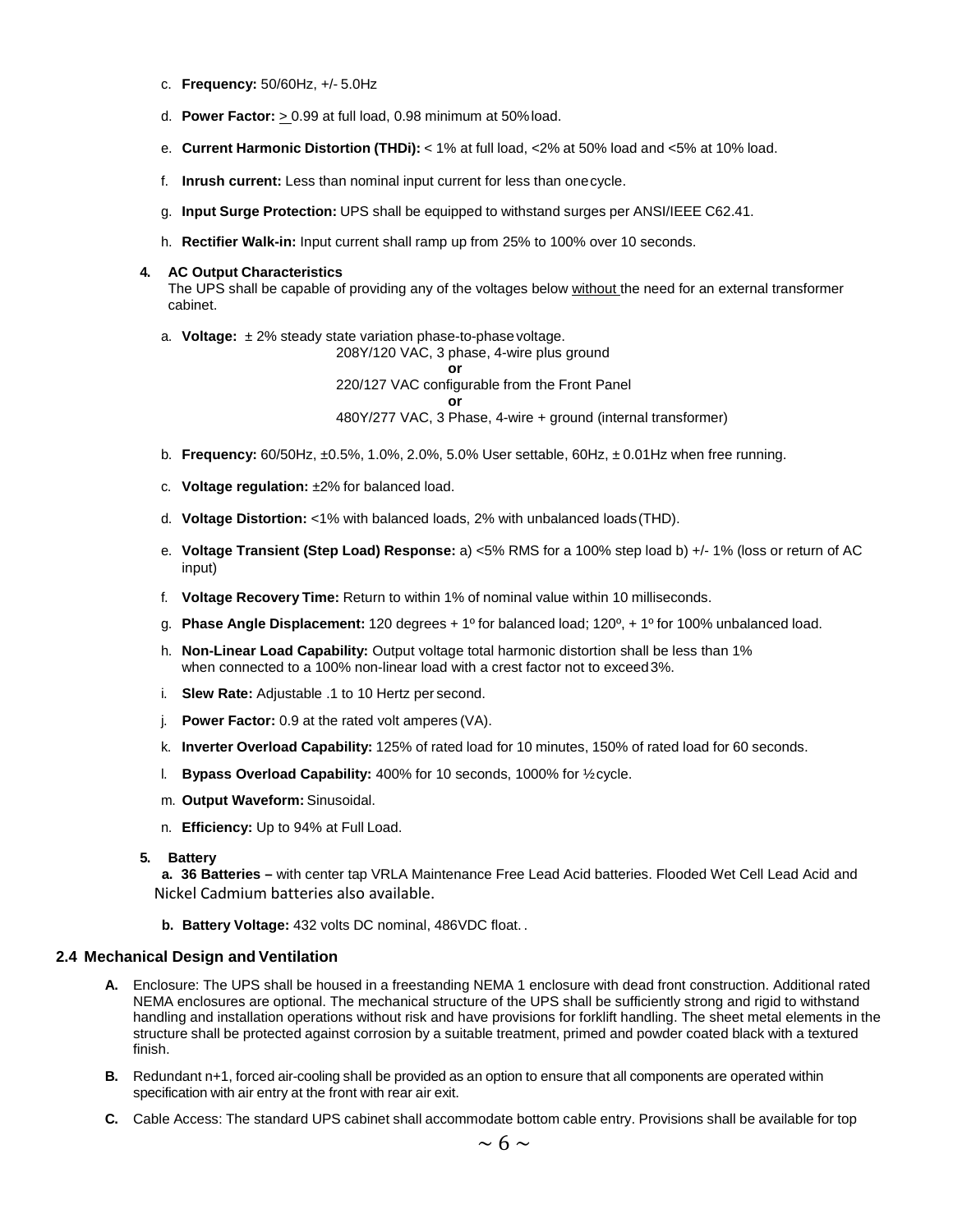cable entry by the addition of a side car. Systems with optional transformer/maintenance bypass cabinet shall be standard with top cable entry.

- **D.** Clearance 8" rear for air flow, Front battery access.
- **E.** Cabinet Dimensions: 72.41" (1839.3 mm) H x 23.13" (587.4 mm) W x 34.47" (875.6 mm) D *(Always reference the spec control drawing for the most accurate and up to date dimensions)*
- **F.** Cabinet Weights: The UPS shall have a maximum weight of:
	- 1. 10kVA, 15kVA & 20kva: 1,770 lbs. (803 kg.)
	- 2. 30kVA: 1,894 lbs. (859 kg.)
	- 3. 40kVA: 1919 lbs. (871 kg.)
- **G.** Ventilation and Heat Rejection: The UPS shall be designed for forced air cooling. Air inlets shall be provided from the front and bottom of the UPS enclosure. Air exhaust shall be from the back of the unit. Full load heat rejection shall be:

| BTU/Hr.             | '0kVA                                     | 15kVA                                   | 20kVA           | 30kVA            | 40kVA                     |
|---------------------|-------------------------------------------|-----------------------------------------|-----------------|------------------|---------------------------|
| W/O<br>ransformer   | 400                                       | 3.500                                   | 700             | 7,000            | 9.300                     |
| W/T<br>l ranstormer | .700<br>2.900<br>$\overline{\phantom{a}}$ | .600<br>ാററ<br>$\overline{\phantom{a}}$ | .400<br>$700 -$ | 100<br>$3.500 -$ | 1.700<br>.300<br>44<br>14 |

#### **2.5 Environmental Requirements**

- **A.** The System shall withstand any combination of the following external environmental conditions without operational degradation.
	- 1. Operating Temperature Range: 32°F (0°C) to 122°F (50°C) for the electronics, however the VRLA batteries should not be exposed to prolonged periods of temperature above 77ºF (25ºC). For every 15ºF (8ºC) above 77ºF battery life is cut in half, and may void the batterywarranty.
	- 2. Storage Temperature Range: -25ºF (-32ºC) to 122ºF (50ºC) however VRLA batteries should not be exposed to temperatures above 77ºF (25ºC). For every 15ºF (9.5ºC) above 77ºF battery life is cut in half, and may void the battery warranty. Follow standard storage and recharge practices as prescribe by the battery manufacturer.
	- 3. Relative Humidity: Continuous operation with a relative humidity up to 95% non-condensing at 77°F(25°C).
	- 4. Altitude: Normal operation without de-rating is 3,281 feet.
	- 5. Audible Noise: Audible noise generated by the UPS shall not exceed 75 dBA when measured at 1 meter in front of the power converter using scale "A" of a standard ASA sound level-measuringdevice.

#### **2.6 System Controls and Indicators**

The UPS unit shall incorporate the necessary controls, instruments and indicators to allow the operator to monitor the system status and performance, as well as take any appropriate action. The UPS Control and Display shall have (3) sections.

#### **LED Indicators Graphic Display Keyboard/Navigation**

#### **LED Indicators for:**

- Rectifier Input Voltage OK Green
- Unit on Bypass Orange
- Inverter working Green
- Unit on Battery/Main Failure Red
- Alarm Activated Red

#### **Graphic Display**

A main display 3.5" H x 4.58" W screen shall be provided to display the UPS measurements and for consulting the various menus which the user shall select using the designated function keys.

#### **Keyboard/Navigation**

Area with (6) function keys to navigate through menu screens which is active. The display shall indicate the function belonging to the corresponding key in the appropriate box, access main menu, go back to previous menu or display, scroll, confirm selection and silence function keys.

The UPS shall have buttons allowing the user to scroll through the display menus provided by the graphic display.

ENT «Enter» key. Confirmation of orders, program values.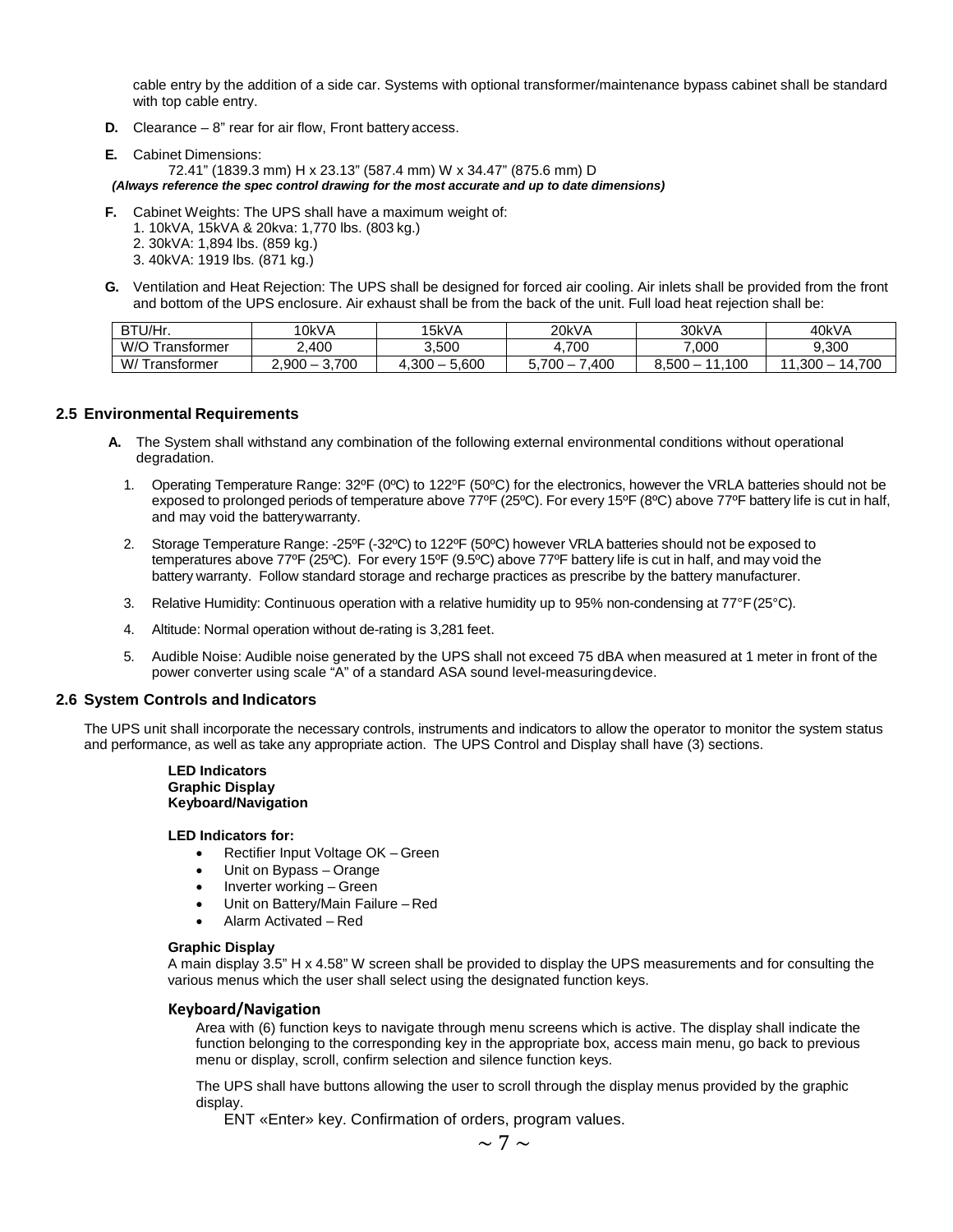- «Left» key for submenu navigation, or cursor displacement.
- **→** «Right» key for submenu navigation, or cursor displacement.
- $\pi$  «Up» key for menu navigation, or digit modification.
- «Down» key menu navigation, or digit modification.
- ESC «Escape» key. Return to main screen, cancel/finish programming.

#### **A. Graphic Display**

A graphical screen display shall be on the UPS door, which provides the user to have a closeup, detailed overview in real time of the status of the UPS. The user shall be able to switch the UPS on and off, consult electrical mains, output, battery measurements, and perform the main UPS settings. This display shall also incorporate a mimic diagram showing the current operating status of the UPS.

#### **B. Menu Display Screens**

#### • **Main Level Screen**

- o UPS Power Flow 1-line
- o Input Line-Neutral Voltage (L1, L2, L3)
- o Input Frequency<br>
o Battery Positive-I
- o Battery Positive-Half Voltage
- o Battery Negative-Half Voltage<br>
o Battery Capacity
- o Battery Capacity<br>
o Output Line-Neut
- o Output Line-Neutral Voltage (L1, L2, L3)
- o Output Frequency<br>o Load Percentage
- Load Percentage

#### • **System Control and Status**

- o On
- 
- o Off o Battery Test<br>o Back (Return
- Back (Return to Main Screen)

#### • **Measure Screen 1**

- o Input voltages phase to phase
- o Input voltages phases to neutral
- o Input current per each phase
- o Output voltages phase to phase
- o Output voltages phases to neutral
- o Output current per each phase<br>
o DC bus voltages positive and n
- o DC bus voltages positive and negative<br>
o Battery voltages positive and negative
- Battery voltages positive and negative

#### • **Measure Screen 2**

- o Inverter Output Voltages Phases to Neutral
- o Inverter Output Current per each Phase
- o Bypass Voltages Phases to Neutral<br>o Bypass Current per each Phase
- o Bypass Current per each Phase<br>
o Charge Battery Currents
- **Charge Battery Currents**
- o Discharge Battery Currents
- **Measure Screen 3**
	- o Input Apparent Power of L1
	- o Input Apparent Power of L2<br>o Input Apparent Power of L3
	- o Input Apparent Power of L3<br>o Input Active Power of L1
	- o Input Active Power of L1<br>o Input Active Power of L2
	- o Input Active Power of L2<br>o Input Active Power of L3
	- Input Active Power of L3
	- o Total input Apparent Power and ActivePower
	- o Input Power Factor (each phase)
	- o Input, Bypass and Output Frequencies
	- o Rectifier, Inverter and Battery Temperature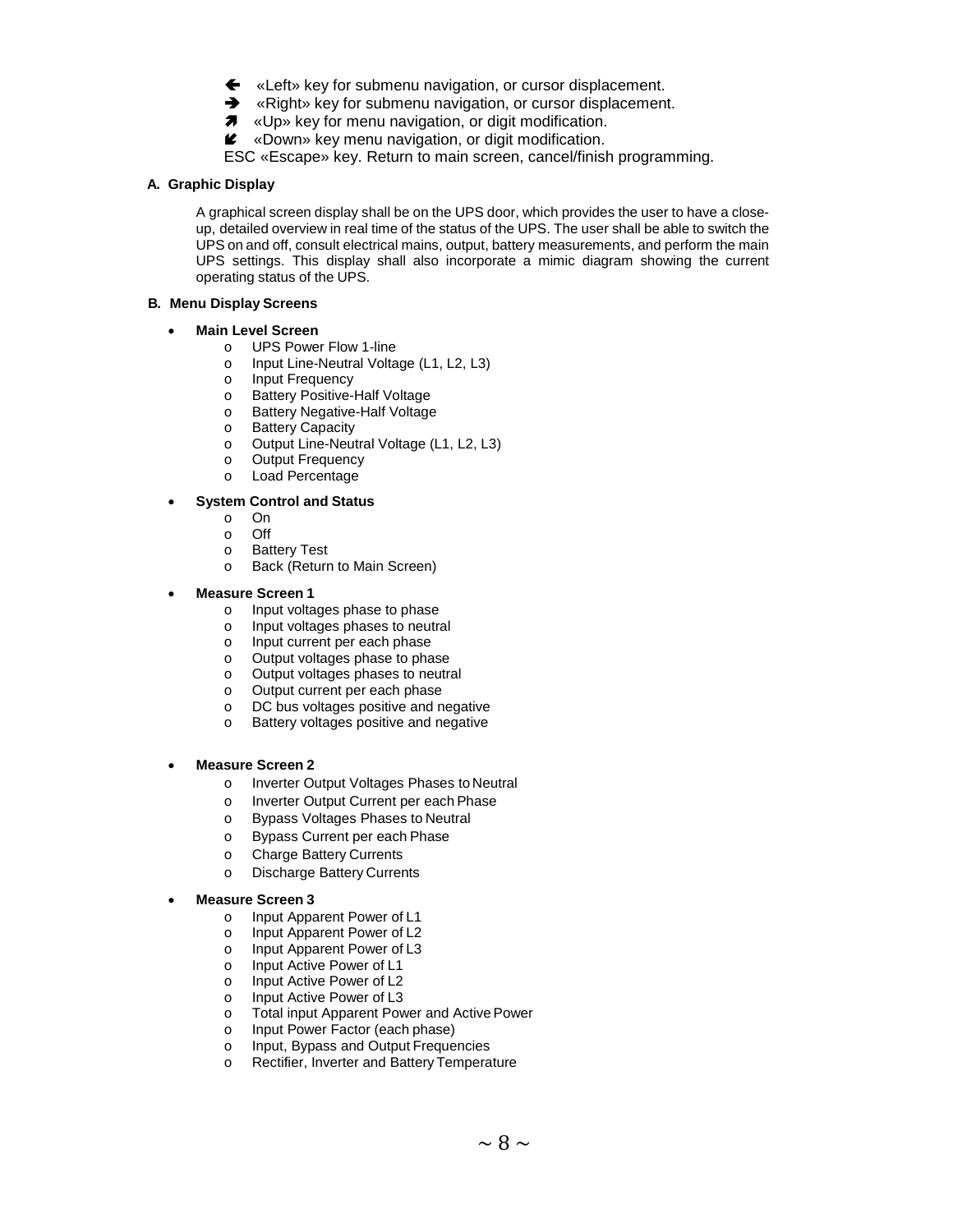- **Measure Screen 4**
	- o Output Apparent Power of L1
	- o Output Apparent Power of L2
	- o Output Apparent Power of L3
	- o Output Active Power of L1
	- o Output Active Power of L2
	- o Output Active Power of L3<br>
	o Total Output Apparent Pov
	- o Total Output Apparent Power and Active Power<br>
	o Output Power Factor (each phase)
	- o Output Power Factor (each phase)<br>
	o Output Load of Three Phases
	- o Output Load of Three Phases<br>
	o Total Input Load and Total Ou
	- Total Input Load and Total Output Load
	- o Estimated Battery Time

#### • **Settings Screen**

- o Basic Settings
	- Time and Date
	- **Language**<br>Modbus A
	- Modbus Address<br>■ Program Service
	- Program Service Contact Information
	- **Baud Rate**
	- Parity Type of COM Port
	- Number of Stop Bits
	- Protocol Type of COM Port
	- Battery Test Schedule Disable, Weekly, Monthly, Yearly<br>Battery Test Schedule Select Day of the Week
	- Battery Test Schedule Select Day of theWeek
- o Advanced Settings Screen
	- Password
		- Set Rated Values
			- Input Voltage
			- Output Voltage
			- Input Voltage Minimum Margin %
			- Input Voltage Maximum Margin %
			- Bypass Voltage Minimum Margin %
			- Bypass Voltage Maximum Margin %
			- DC Bus Voltage
			- **Output Current**
			- Battery Charging Current
			- Battery Probe
			- AC Current Probe
- o Information Screen
	- **LCD Version**
	- DSP Version
	- **Serial Number**
	- Service Phone Number
	- Service Email Address
	- Service Contact Address
- **Alarms Screen**
	- o 77 Alarms Identified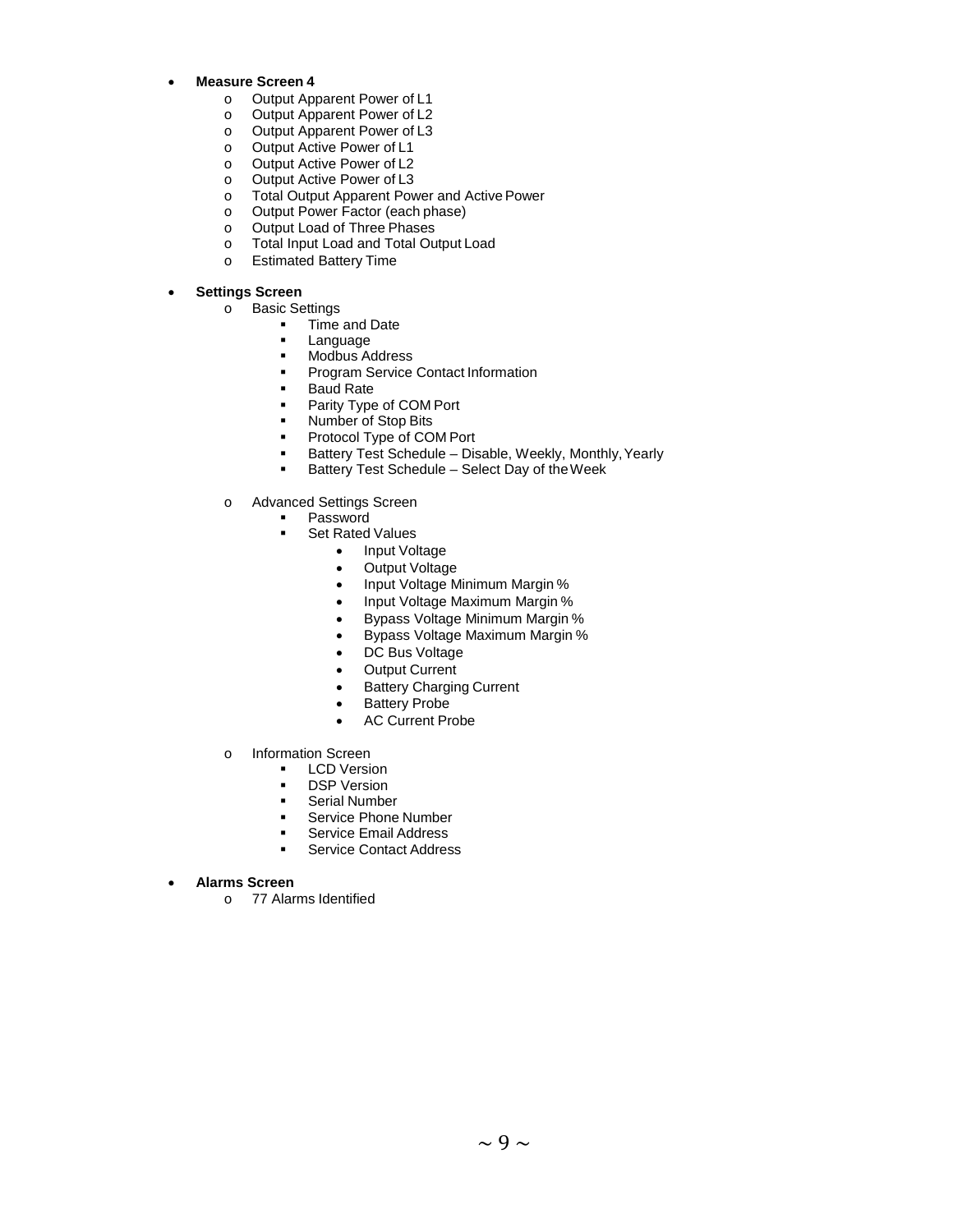#### • **Data Logger Screen**

- o hour of alarm activation<br>o minutes of alarm activation
- o minutes of alarm activation<br>
o seconds of alarm activation
- seconds of alarm activation
- 
- o day of alarm activation<br>
o month of alarm activation o month of alarm activation<br>o year of alarm activation
- o year of alarm activation<br>
o hour of deleted alarm
- hour of deleted alarm
- o minutes of deleted alarm
- o seconds of deleted alarm
- o day of deleted alarm
- o month of deleted alarm
- o year of deleted alarm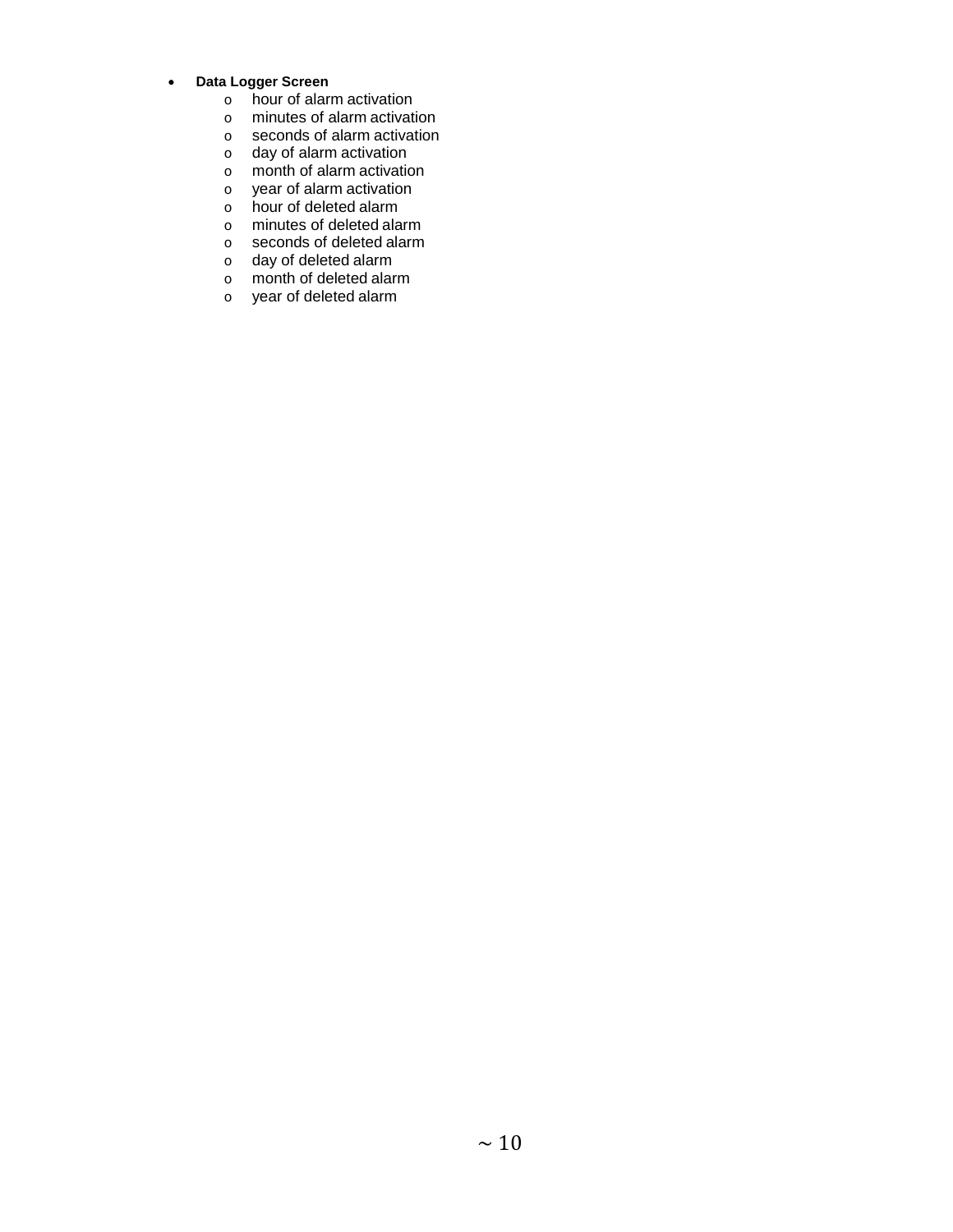#### **C. Communications**

#### **The UPS shall have the ability to communicate through the following options:**

- 1. **Modbus:** Interna**l** MODBUS/JBUS Card**,** Protocol converter shall be standard and used to monitor the UPS using the MODBUS/JBUS protocol on RS232 or RS485 serial lines. It shall also manage a second independent RS232 serial line that can be used to connect to other devices such as theSNMP.
- 2. **SNMP:** Internal SNMP Card shall be standard on all UPS's to allow UPS management across a LAN using any of the main network communication protocols - TCP/IP, HTTP and network interface (SNMP). ViewPower Pro shutdown/monitoring software shall enable the UPS to integrate easily into medium and large sized networks and provide reliable communications between the UPS and management systems employed.
- 3. **Relay Interface:** Three (3) voltage free relays shall be provided through a sub-D9 connector. Consisting of 3 output signaling relays
	- a. Unit on Bypass
	- b. Low Battery
	- c. General alarm

#### **2.6.1 Com Port to Relay**

The communication port to relays provides digital signals in the form of potential free contacts with a maximum applicable voltage and current of 6 A 30 V DC or 6 A 100 V AC. Both channels are in use for connecting the UPS with any machine or devices that has this standard bus (connector DB9). It shall consists of 3 output signaling relays (one of which is configurable), whose common point is connected to pin 5. Also an input signal can be externally supplied to perform Shutdown (5V~12V).

#### **2.6.2 Com Port RS-232 & RS-485**

In the same connector DB9 there shall be both ports of communication of the equipment, the RS-232 and the RS-485, they cannot be simultaneously used as mutually exclusive. Both channels are in use for connecting the UPS with any machine or devices that has this standard bus. The RS-232 consists of the transmission of serial data, so it is possible to send a large amount of information through a communication cable of just 3 wires.

#### **2.6.2.A Communication protocol of the RS-232**

The communication protocol used is of MASTER/SLAVE type. The computer or computer system (MASTER) asks about a certain data, and the UPS (SLAVE) answers immediately with the required data.

Firstly it will be programmed the communication channel of the computer with the same parameters as the communication channel of the UPS. Then we will be prepared to start the communication and therefore send the UPS the first question.

#### **2.6.2.B Physical structure of the RS-485.**

Unlike other serial communication links, this uses only 2 wires (pins 4 and 9 of the female DB9 connector) to perform the dialogue between the systems connected to the network. The communication will be established by sending and receiving signals in differential mode, which gives the system great immunity to noise and a long reach (approx. 2,635 ft. (800 m).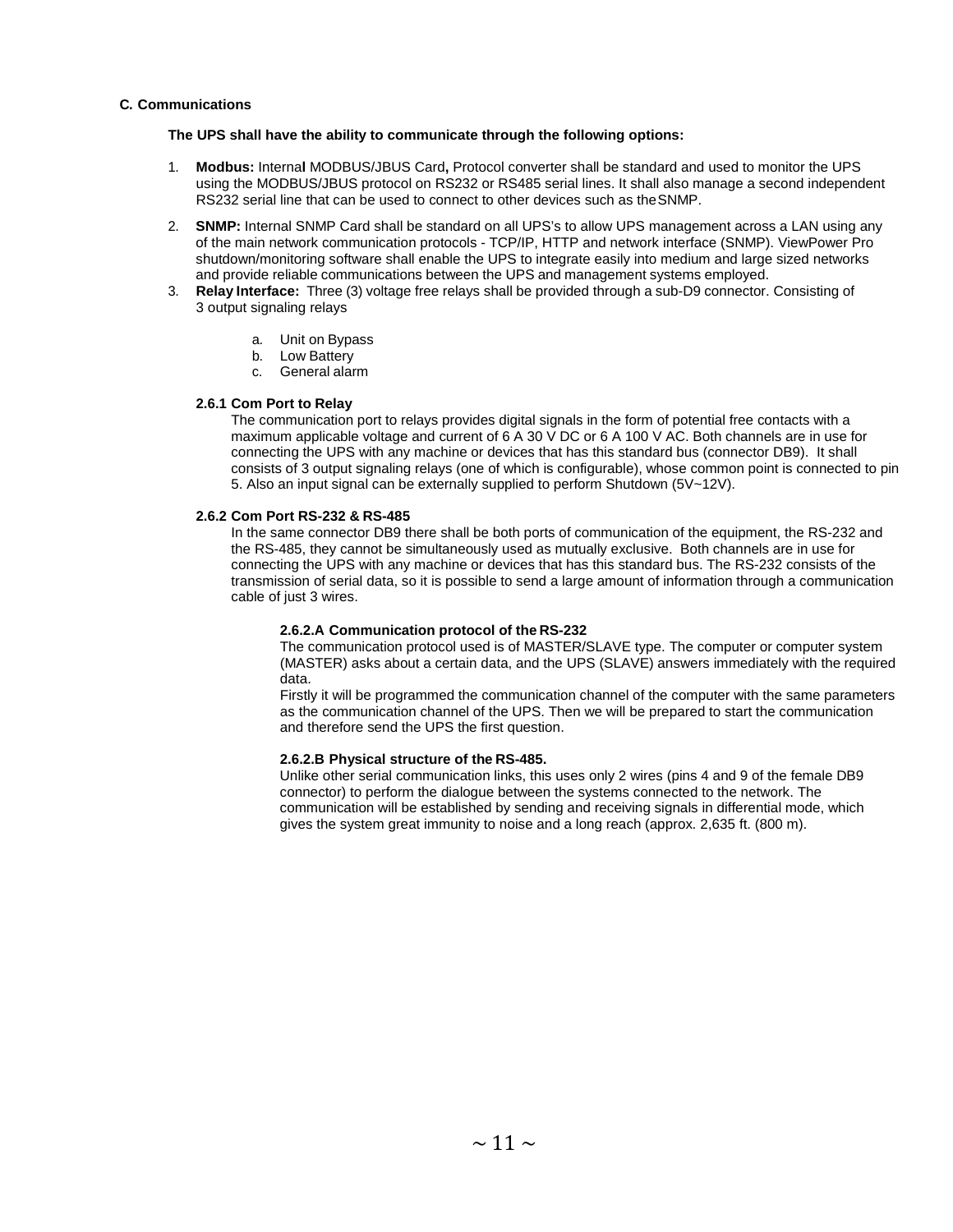#### **4. Form C Contact Alarm Relay Board**

The Alarm Board is active (powered up) when the UPS output is ON. It relays based upon the status of UPS. (6) NO/NC 30v (AC or DC) <2 A shall be provided (non-Programmable) for: a. Normal Operation b. On Bypass c. On Battery d. Low battery e. Over Temp f. Alarm Preset

#### **D. Remote Emergency Power Off (EPO)**

The UPS shall be equipped with provisions for local and remote emergency power off that shall be used to command UPS shutdown remotely.

#### **2.7 Parallel Configuration**

**A.** The UPS shall have expansion capabilities for up to 4 modules (same rating) in a parallel configuration for capacity or redundancy as required to support future growth and to increase reliability. The UPS units shall be connected in parallel and shall share the connected load. The parallel card/circuit shall be standard without any field modification or added parts.

#### **2.8 Options**

#### **A. Frequency Converter Mode (120 VAC Output Only)**

i. The UPS shall be capable of converting the frequency for 60/50 Hz programmable from the panel.

#### **B. Battery System Options**

#### **i. External Battery Cabinet System**

ii. Extended run time battery cabinet(s) shall be furnished in both adjacent and stand-alone versions. Shunt-trip disconnect shall be standard. Battery cables, contractor supplied.

#### **C. External System Maintenance Bypass**

- i. For 208Y/120 VAC and 480Y/277VAC applications, a three (3) Breaker Wall Mount External Maintenance Bypass (make-before-break) with electronic interlocks shall be available. The total enclosure shall provide a wrap-around bypass configuration for total UPS isolation during maintenance or removal of the UPS. Maintenance bypass transfers shall be without interruption and shall have electronic interlocks to protect the UPS from damage in the event of out-ofsequence transfers.
- ii. For 480Y/277VAC input 208Y/120VAC output and/or 3 wire Delta input applications an external Transformer Cabinet with a three (3) Breaker External Maintenance Bypass (makebefore-break) shall be available.

#### **D. Power Distribution Unit (PDU)**

i. A Transformerless 208Y/120 PDU shall be available. It shall consist of (1) 42 Pole 225 Amp Panel board with Main, type Sq. D NQ442L2. Accepts 1, 2 & 3 Pole Branch Circuit Breakers bolt-on or plugin in a matching cabinet.

#### **E. Remote Alarm/Annunciator Panel**

- i. Normal Mode
- ii. Battery Discharge
- iii. Unit on Bypass
- iv. Over Temperature
- v. General Alarm, Alarm present

#### **F. Harsh Environment Enclosure**

The UPS and any accessory cabinet(s) shall have the capability to be mounted and completely wired internal to, include AC cooling, inside any NEMA type enclosure (NEMA 12, 3R, 4X) by the UPS Manufacturer.

#### **G. Spare Parts**

Shall be available in three levels, Level 1- Minor, Level 2 - Medium and Level 3 - Major.

#### **H. Service Agreements**

Multi-level service and maintenance agreements shall be available.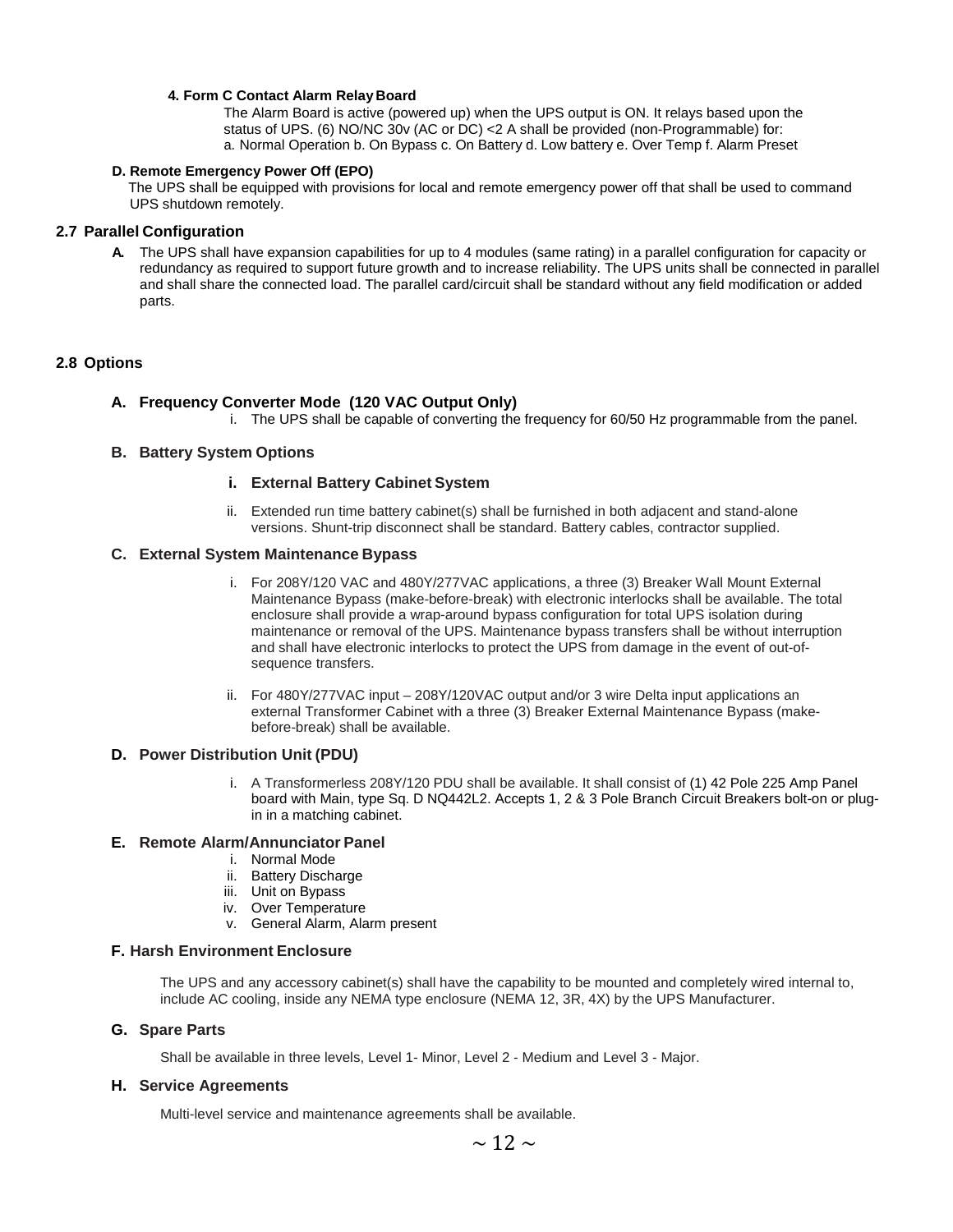#### **3.0 Execution**

#### **3.1 Factory Testing**

Before shipment, the manufacturer shall fully and completely test the system to factory standards to assure compliance with the specification. Each subassembly shall undergo thorough testing prior to installation in the system. The total system shall be exposed to a functional load test and shall be subjected to a minimum of 24 hours "burn-in" test prior to shipment.

A complete test report shall be available for each unit and kept on file for future reference.

#### **3.2 Site Start-Up**

Site start-up and testing shall be provided by the manufacturer's field service representative during normal working hours (M/F- 8/5). Individual scheduling requirements shall be met with ten working days advance notice. Site testing shall consist of a complete test of the UPS and accessories by the UPS manufacturer in accordance with manufacturer's standards. Commissioning must be performed by manufacturer's approved service representative for warranty to be valid.

#### **3.3 Field Engineering Support**

The UPS manufacturer shall have available a nationwide field service organization staffed by factory trained Field Service Engineers dedicated to the start-up, maintenance and repair of UPS equipment. The manufacturer shall have a toll free service telephone number answered 24 hours a day / 365 days a year